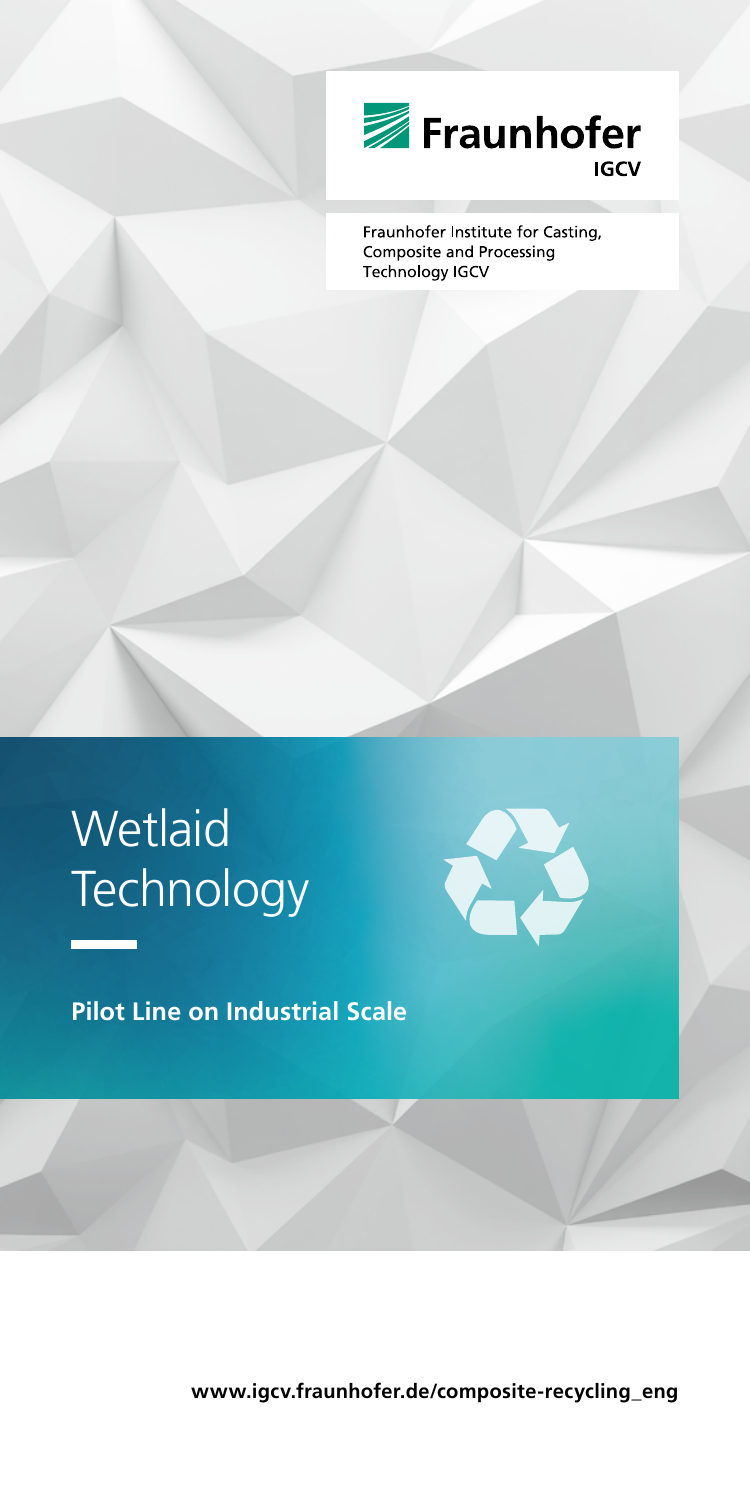

## Innovative Paper Technology

**»Wetlaid technology for processing technical fibers is currently experiencing a revolution following centuries of papermaking tradition.«**

#### **Pilot Line Specifications**

- Processing speed: up to 30m/min L.
- Role width: 614mm ٠
- Grammage: approx. 20–250gsm  $\overline{\phantom{a}}$
- Role length per batch: approx. 90m Ē,
- Mass throughput: Up to 55 kg/h (but limited to batch operation in 1<sup>st</sup> stage)
- Single layer head box ( $1<sup>st</sup> stage$ )
- **Modular Head Box design specifically** adapted for technical fibers
- Overall machinery is entirely ≥ IP65 standard
- $\blacksquare$  The machine setup allows for hardware upgrades or project-specific modifications
- Setup with a very high flexibility for a wide range of fiber variants and additives

### **Research Focus Topics**

- Main Focus is the development of wetlaid nonwovens from recycled carbon fibers (rCF)
- **Optimiziation of nonwoven homogeneity**
- Influence of binder systems
- **Influence of fiber length and fiber length distribution**
- Influence of fiber orientation
- Synergy between semi-finished product and fiber-composite product level
- **Production of very variable area weights**
- $\blacksquare$  Integration of online process monitoring
- $\blacksquare$  Identification of robust process windows with high product reproducibility

#### **Upcoming Topics**

- Gas diffusion layer (GDL) for  $H_2$  fuel cell
- Battery electrode and separator materials
- Healthcare products
- Filtration products
- and maybe your requirement or application